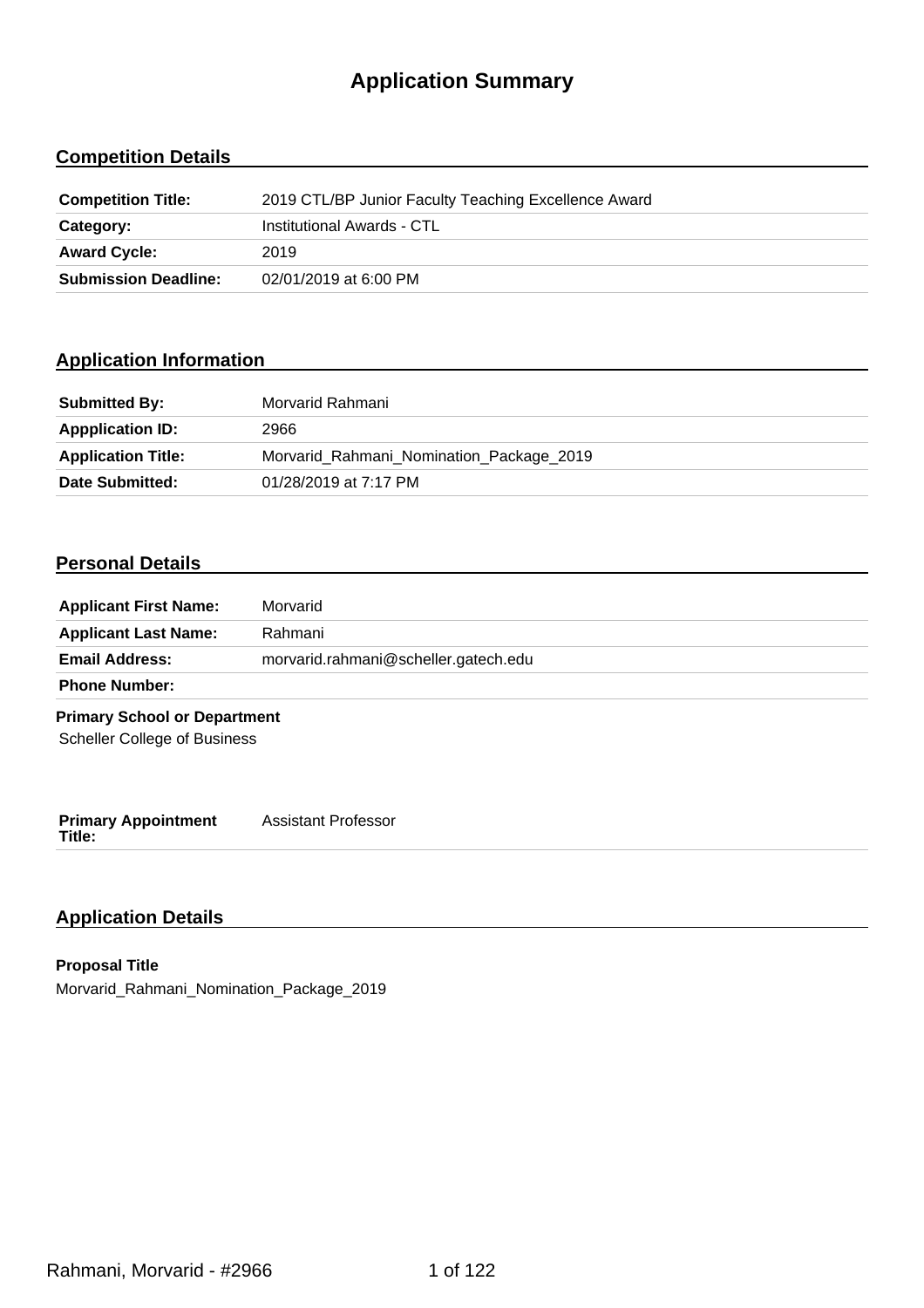## CTL/BP Junior Faculty Teaching Excellence Award Nomination Packet

## **Morvarid Rahmani**

Assistant Professor Scheller College of Business

January 28, 2019

## Table of Contents

|      | 1. Nomination Letter by Prof. Peter Thompson, Senior Associate Dean for Faculty and Research |  |
|------|----------------------------------------------------------------------------------------------|--|
|      |                                                                                              |  |
|      |                                                                                              |  |
|      |                                                                                              |  |
| 4.1. | Atalay Atasu, Dunn Family Endowed Professor and Area Coordinator at the Scheller College of  |  |
| 4.2. |                                                                                              |  |
| 4.3. | Daniel Diaz, Evening MBA Candidate 2020 and Team Leader at Southern Company  16              |  |
| 4.4. | Carolina Gomez, Fulltime MBA 2018 and Senior Global Operations Associate at Flexport  17     |  |
| 4.5. |                                                                                              |  |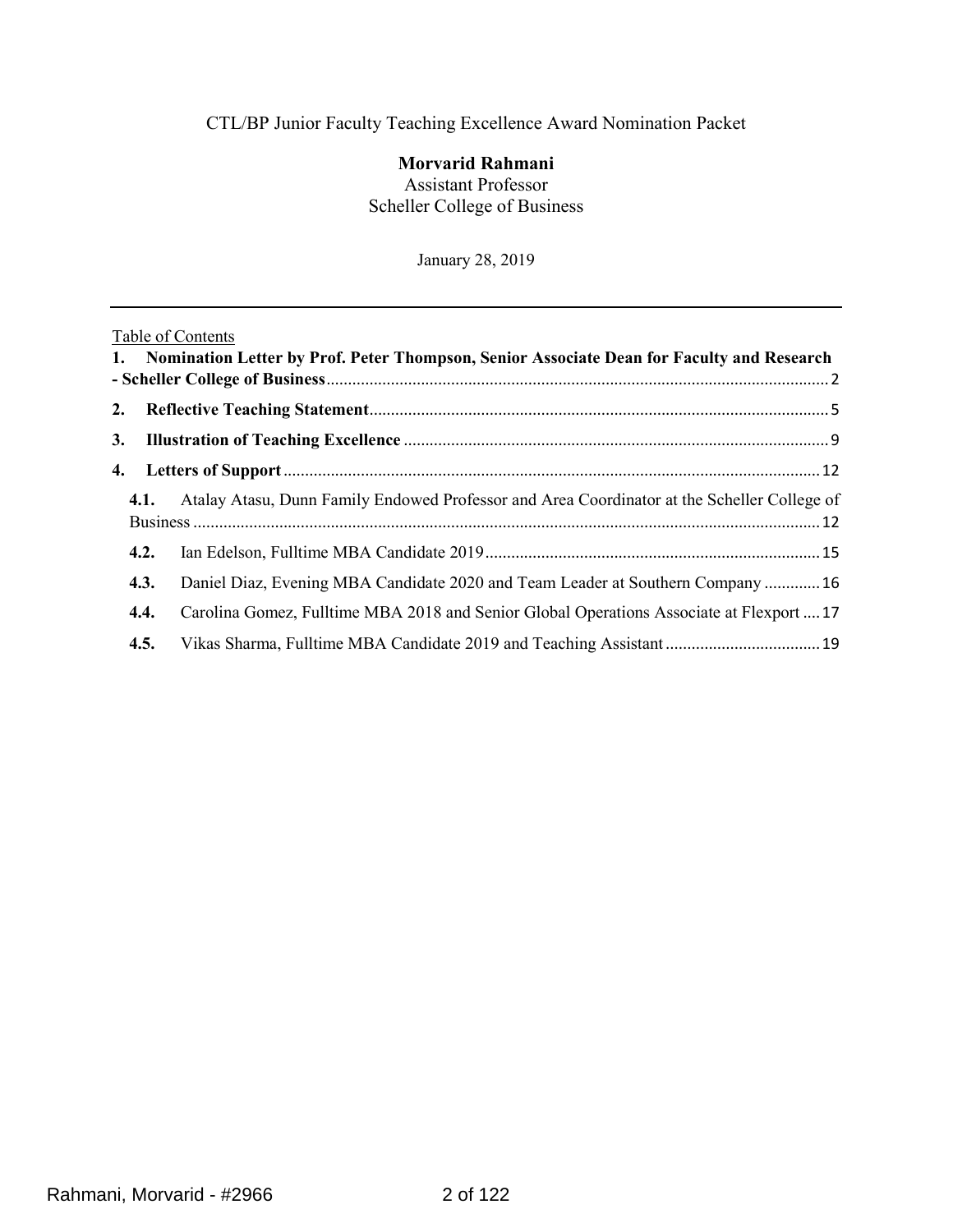<span id="page-2-0"></span>**1. Nomination Letter by Prof. Peter Thompson, Senior Associate Dean for Faculty and Research - Scheller College of Business**



peter.thompson@scheller.gatech.edu

28 January, 2019

Dear CTL Awards and Selection Committee:

On behalf of the Scheller College of Business, I am writing this letter to strongly recommend Professor Morvarid Rahmani for the CTL/BP Junior Faculty Teaching Excellence Award. I am unaware of anyone else in the Scheller College of Business who is more deserving of this award.

Professor Rahmani teaches the core Operations Management course in the full-time and evening MBA programs and a special topic course in the PhD program. Core classes in the MBA program are challenging to teach, while also critical for students and the college. The core classes are taken by all MBA students and usually senior faculty members are assigned to teach them. These courses are designed to introduce students to different business concentrations and help them make wise decisions during their MBA program (e.g., in choosing electives, concentration, internship, and certifications). It is very unusual for untenured faculty members to teach the MBA core classes and Professor Rahmani is an exception. As you know from her teaching ratings, she has done an excellent job in teaching the course in spite of the challenges.

More specifically, the Operations Management core is challenging to teach because it covers complex models and a large breath of topics that most MBA students are unfamiliar with. Class sizes are also large with about 80 students taking the core class every semester. Further, in the new MBA curriculum, the core Operations Management class is only half-semester in duration. This shortened time makes the material even more challenging for the students and difficult to teach for the instructor.

Professor Rahmani has completely redesigned the core Operations Management course. Particularly, she has altered the evaluation components, students' assignments, case studies, and readings. She uses new teaching tools (i.e., ForClass) and videos to make the content engaging, and covers several real world examples to make the content relevant to students' backgrounds. Many of her students have been inspired by her course, have chosen Operations Management as their concentration, and have taken jobs and internships with operations management groups at companies such as Home Depot, Delta, Amazon,

Morvarid Rahmani | Scheller College of Business Page **2** of **20**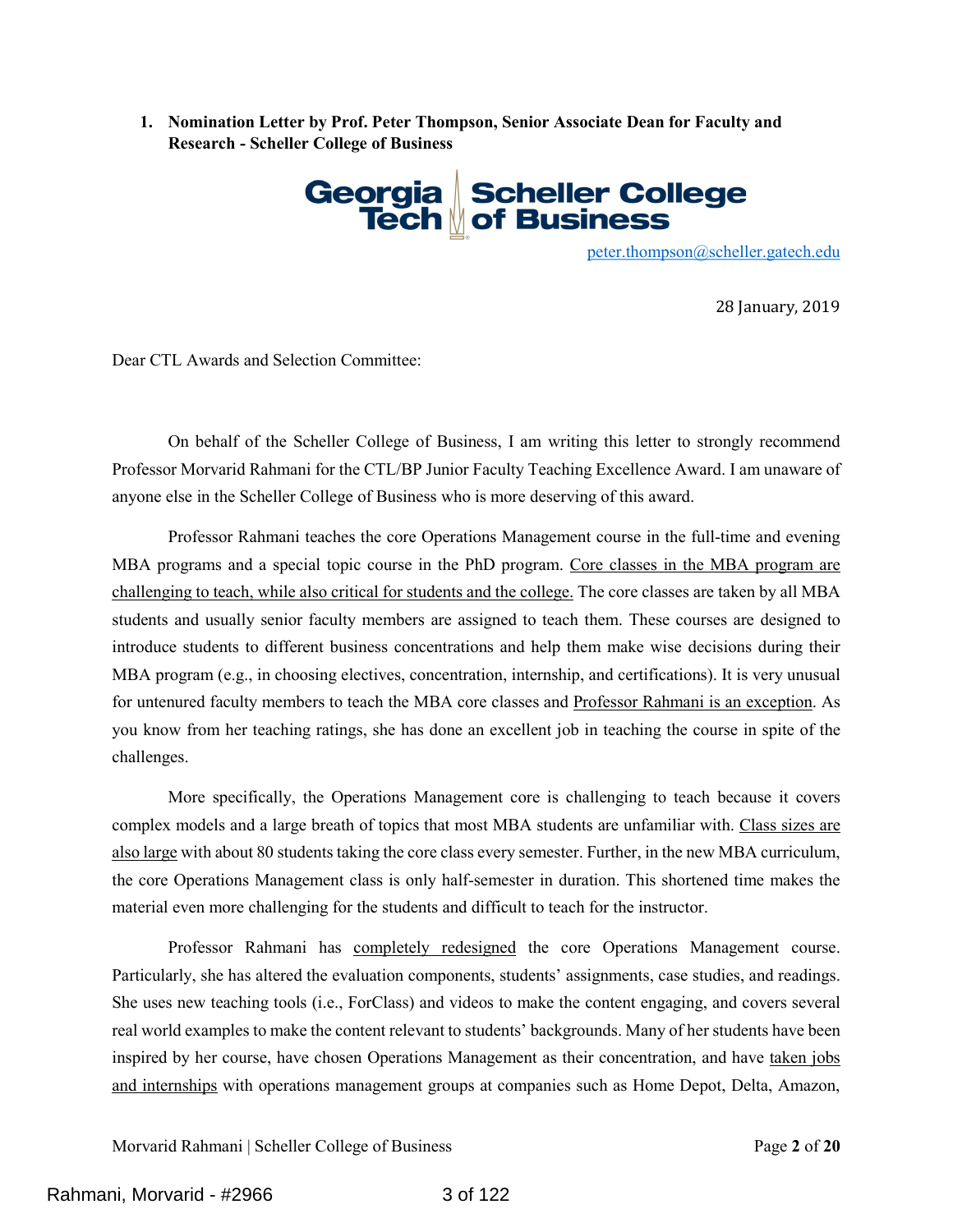Porsche Consulting, and Georgia Pacific. These are notable achievements for the MBA students and for the College.

Professor Rahmani has also received high scores in her CIOS course evaluations on "Overall Teaching Effectiveness". In recent years, her scores have ranged from **4.5** to **5.0**. This is especially commendable because core MBA classes are much harder to teach than MBA electives and undergraduate classes. It is important to note that when she started teaching the core Operations Management class, her ratings were less impressive. Professor Rahmani worked very diligently to improve the course and significantly improved her ratings.

As a result of Professor Rahmani's teaching accomplishments, she was awarded the 2017 Brady Family Award for Faculty Teaching Excellence from the Scheller College of Business. In addition, she was featured at the Georgia Tech Alumni Magazine for her teaching achievements in summer 2017. She also served as the faculty advisor for the Scheller College MBA team that participated and won the first place at the national Deloitte Supply Chain Challenge. This is an honor for the College and a great achievement for the MBA team and Professor Rahmani.

Professor Rahmani was also named as a favorite MBA professor of many students who were interviewed by the Scheller College of Business. I would like to highlight some of those interview comments as they illustrate how Professor Rahmani has impacted students beyond the classroom, both professionally and personally:

### **MBA Student Farzeen Tejani – Published on Scheller News & Events on 05-05-2017** [\(link\)](https://www.scheller.gatech.edu/news-events/latest-news/2017/articles/countdown-to-commencement-tejani-farzeen.html)

**"Who was your favorite MBA professor?** Morvarid Rahmani – Professor Rahmani teaches the core Operations Management class and her excitement for the subject easily translates through her curriculum. She is engaging and truly cares to make sure students are able to keep up with the material. She offers and provides extra help, not only to better understand the material but has also helped several students with their recruitment process for operations careers. Professor Rahmani has a wealth of knowledge she is willing to share and is an asset to the Scheller name."

### **MBA Student Hannah Lee– Published on Scheller News & Events on 04-28-2017 (**[link](https://www.scheller.gatech.edu/news-events/latest-news/2017/articles/countdown-to-commencement-lee-hannah.html)**)**

**"Who was your favorite MBA professor?** Morvarid Rahmani, the core operations management instructor. Not only has she helped me professionally and personally, but I also hold her class as a standard for class execution. The semester that I took her class was the first full-time MBA cohort to have a condensed semester from 14 to seven weeks and the first in which she implemented ForClass. She was true to operations practice in how she implemented her curriculum. In light of all the changes, every couple of weeks, Professor Rahmani would gather systematic feedback from the class on how we thought we were doing and how we thought she was doing, and she would present that information back to us and then

Morvarid Rahmani | Scheller College of Business Page **3** of **20**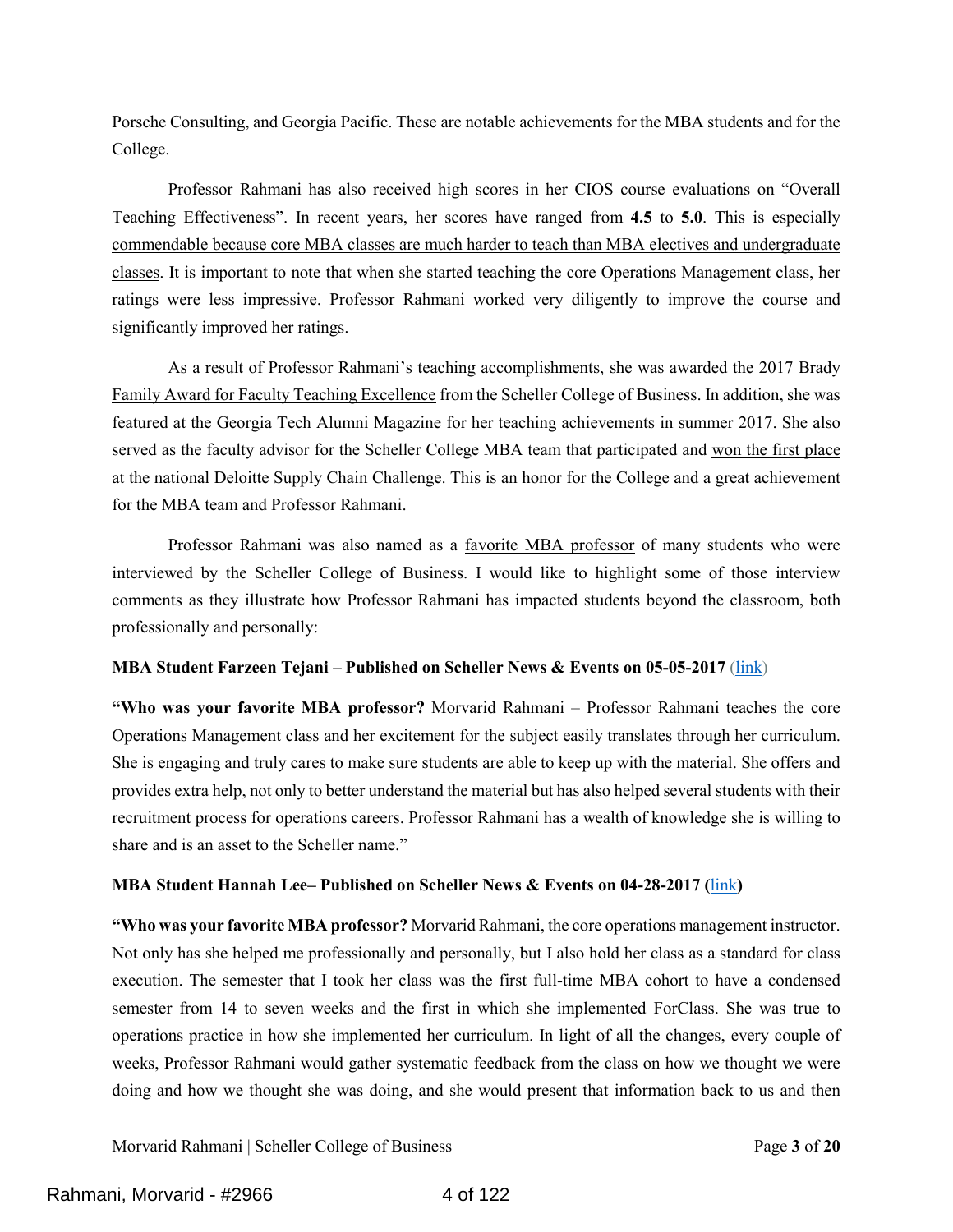modify the class accordingly. Professor Rahmani's class was a live example of her area of expertise, and the elegance of that is remarkable."

### **MBA Student Brooke Adams– Published on Scheller News & Events on 04-24-2017 (**[link](https://www.scheller.gatech.edu/news-events/latest-news/2017/articles/countdown-to-commencement-brooke-adams.html)**)**

**"Who was your favorite MBA professor?** Professor Morvarid Rahmani was our core operations professor and while I admittedly already had an interest in operations, she inspired many of my classmates to take an interest in operations through case studies on cookie factories and how hot dogs are made. I am always inspired by women in male dominated fields, and hope to one day inspire other women as I move through my career."

In addition to MBA teaching, Professor Rahmani has also developed (from scratch) and taught a doctoral level course, focused on "Managing Innovation," for which she has received evaluation scores of 5/5. The syllabus includes a combination of topics and recent studies on innovation (e.g., idea generation, team and collaboration, contracting of innovative projects, etc.) as well as a term research project. Furthermore, Professor Rahmani has co-advised a Ph.D. student, Priyank Arora (who is now an Assistant Professor at University of Massachusetts Amherst), on his dissertation research paper, and served on three PhD dissertation committees: Narendra Singh (College of Business), Priyank Arora (College of Business), and Ethan Minier (College of Engineering).

In summary, I recommend Professor Rahmani for the CTL/BP Junior Faculty Teaching Excellence Award with no reservations. Please do not hesitate to contact me if you have any questions.

Sincerely,

P. Thany

Peter Thompson Senior Associate Dean for Faculty and Research Scheller College of Business Georgia Institute of Technology

Morvarid Rahmani | Scheller College of Business Page **4** of **20**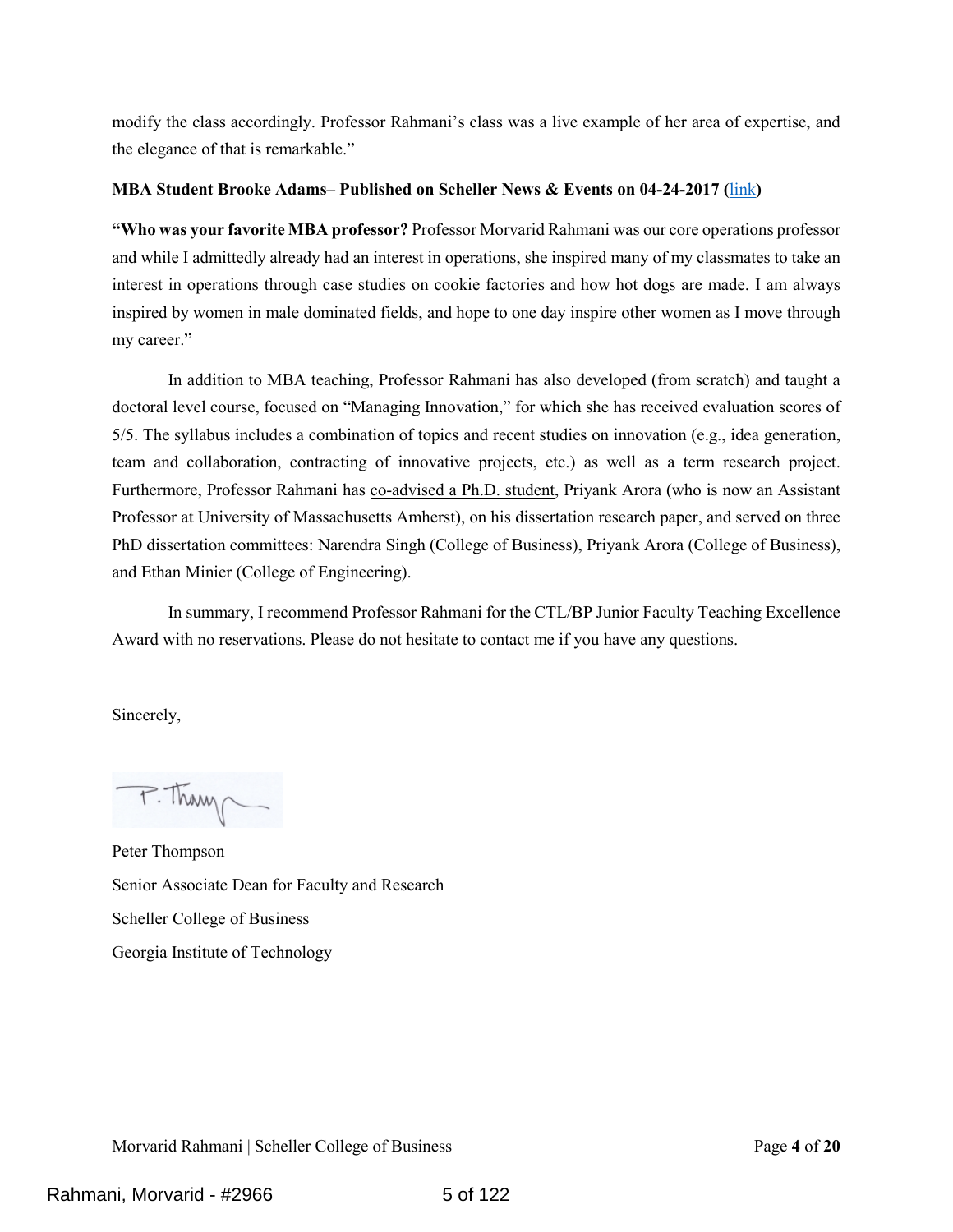## **2. Reflective Teaching Statement**

#### <span id="page-5-0"></span>**Teaching Philosophy**:

I believe each student has a special path to success in their life and career, and that each classroom is like a unique community with high potential to thrive. My philosophy in teaching is that it is my responsibility to help students apprehend concepts from my course that they can apply in practice, and also to help the classroom reach its true learning potential for the subject of study. To achieve these goals, I embrace three principles: (i) I create a friendly, yet educational, and interactive environment in the classroom, where students feel confident and capable. I care about each student's success and do everything I can so that they can perform their best. (ii) I constantly look for ways to explain complex concepts in easy and understandable format, and relate them to real-life situations based on students' background. This helps them gain a more in-depth understanding of concepts and their applications. (iii) I develop innovative materials and assignments that help students not only succeed in my course, but also gain managerial skills and knowledge that they can apply in their personal and professional life, irrespective of their career choices.

*"Dr. Rahmani has an exceptional ability to make complex concepts, such as operations, understandable to those with little experience or knowledge in the area"-* Anonymous MGT 6501

During my time at Georgia Tech, I have taught in the full-time MBA, evening MBA, and the Ph.D. degree programs. I teach the core Operations Management course to both full-time and evening MBA students in a half-semester format. I also teach a doctoral level seminar to Ph.D. students, focused on "Managing Innovation and New Product Development".

Teaching the core Operations Management course can be challenging, as it is a getaway course for MBA students and therefore needs to be taught with utmost care and enthusiasm. Students take this course in their very first semester to learn about variety of operations management concepts (which majority of them are unfamiliar with). During a half-semester, I cover several topics, methods, and complex models, each of which deserves a full-semester course on its own. For each topic, I also introduce relevant elective courses offered by the college that students can take to delve deeper in that area. Given the short duration of the course and the variety of topics covered, I have designed the course very carefully so that students do not feel overwhelmed and be able to follow the course content step by step. This is also evidenced by the feedback I have received from my students.

*"Dr. Rahmani is one of the best professors at Scheller for the following reasons: (1) She is extremely well organized. The material for the course was clearly laid out on day one. This* 

Morvarid Rahmani | Scheller College of Business Page **5** of **20**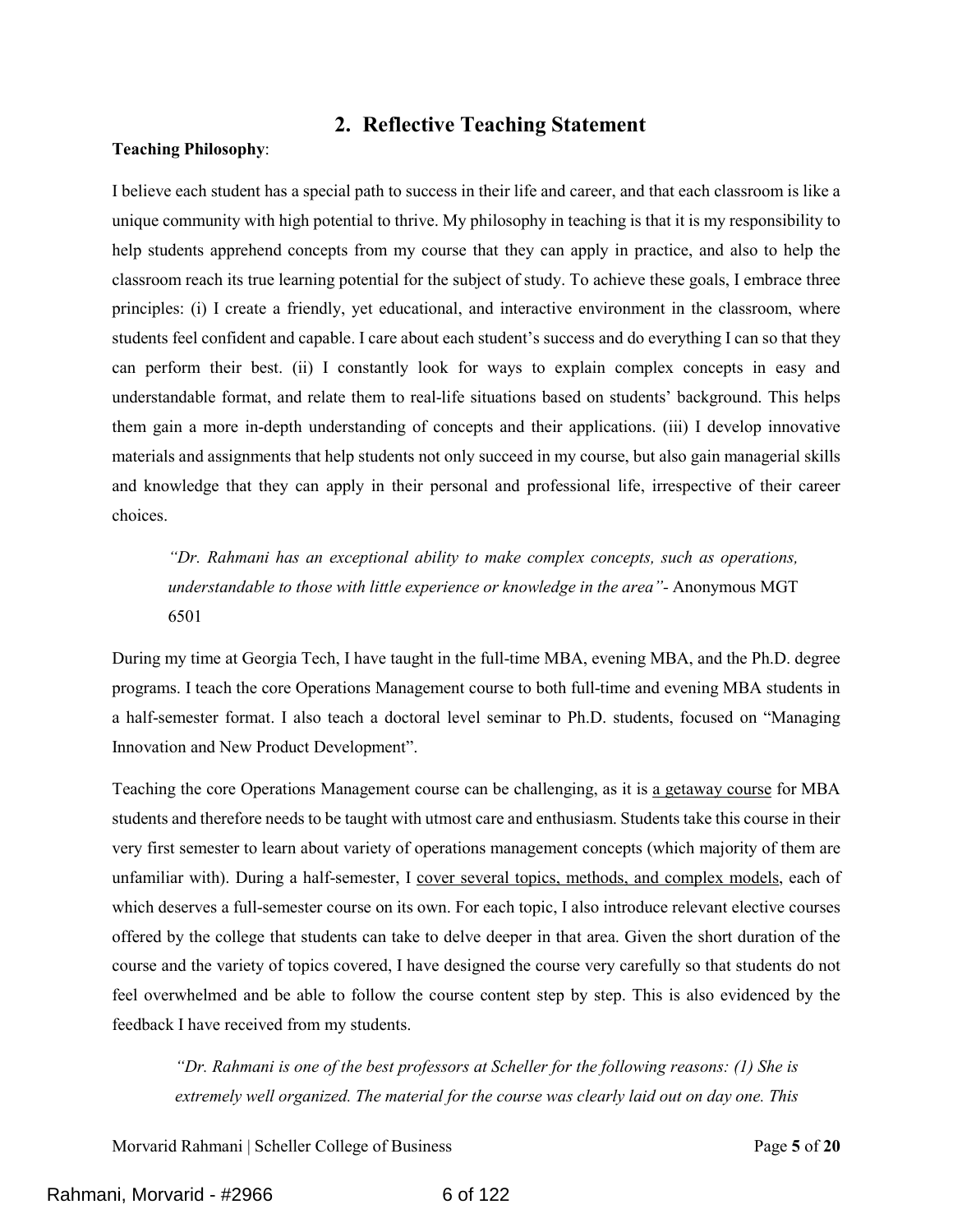*level of organization is unseen in other courses. (2) The material is adequately paced for a half-semester course. We learned the right amount of material in my opinion. (3) Dr. Rahmani has a deep and genuine concern for students and their learning. Class questions were answered thoughtfully, material was explained clearly, and she was very accessible for questions about the class."-* Anonymous MGT 6501

In addition, given the rapidly changing business world, I constantly modify the course content based on the latest events and actions. That is, my preparation for teaching this course is way beyond reviewing notes and books. For each session, I make sure I have a thorough understanding of current business challenges related to Operations, bring them to the class, and facilitate discussions around those topics. This will allow students see real-time implications of Operations Management concepts and tools.

*"The structure of the course was strong, effectively integrating current events with subject matter as well as varying the media with lecture, articles, and videos."-* Anonymous 6501

*"Professor Rahmani's ability to bring in examples from outside of the classroom helped tremendously. The effort and energy were also second to none."-* Anonymous MGT 6501

I like to highlight that the quality and design of core MBA courses are critical for students, as they should be delivered in a way to help them choose their MBA concentration and career path. In addition, the quality and execution of core courses are critical for the Scheller College, because all students take these courses in their very first semester and thus these courses set the bar for the quality of the whole MBA program. For these reasons, the MBA office often closely monitors the MBA core classes to make sure they are designed and delivered at the highest quality. I am grateful to be among faculty members who have been teaching the core MBA courses at the Scheller College. The positive feedback that I have been receiving from my students and the college has made this experience even more rewarding.

*"Prof Rahmani has been the best professor I have had during my MBA experience. I find the material and class discussion always relevant to the topic, and she does an excellent job of teaching. I had no operational management experience prior to the class, but I feel like I have some solid fundamentals that I could use."-* Anonymous MGT 6501

*"Excellent professor and huge asset to the MBA program. Wished she taught more Operations classes."-* Anonymous MGT 6501

*"This is the GOLD standard I've judged every course against. I would have loved the opportunity to compare all courses against this course. I believe that there is nothing to add to this course."-* Anonymous MGT 6501

Morvarid Rahmani | Scheller College of Business Page **6** of **20**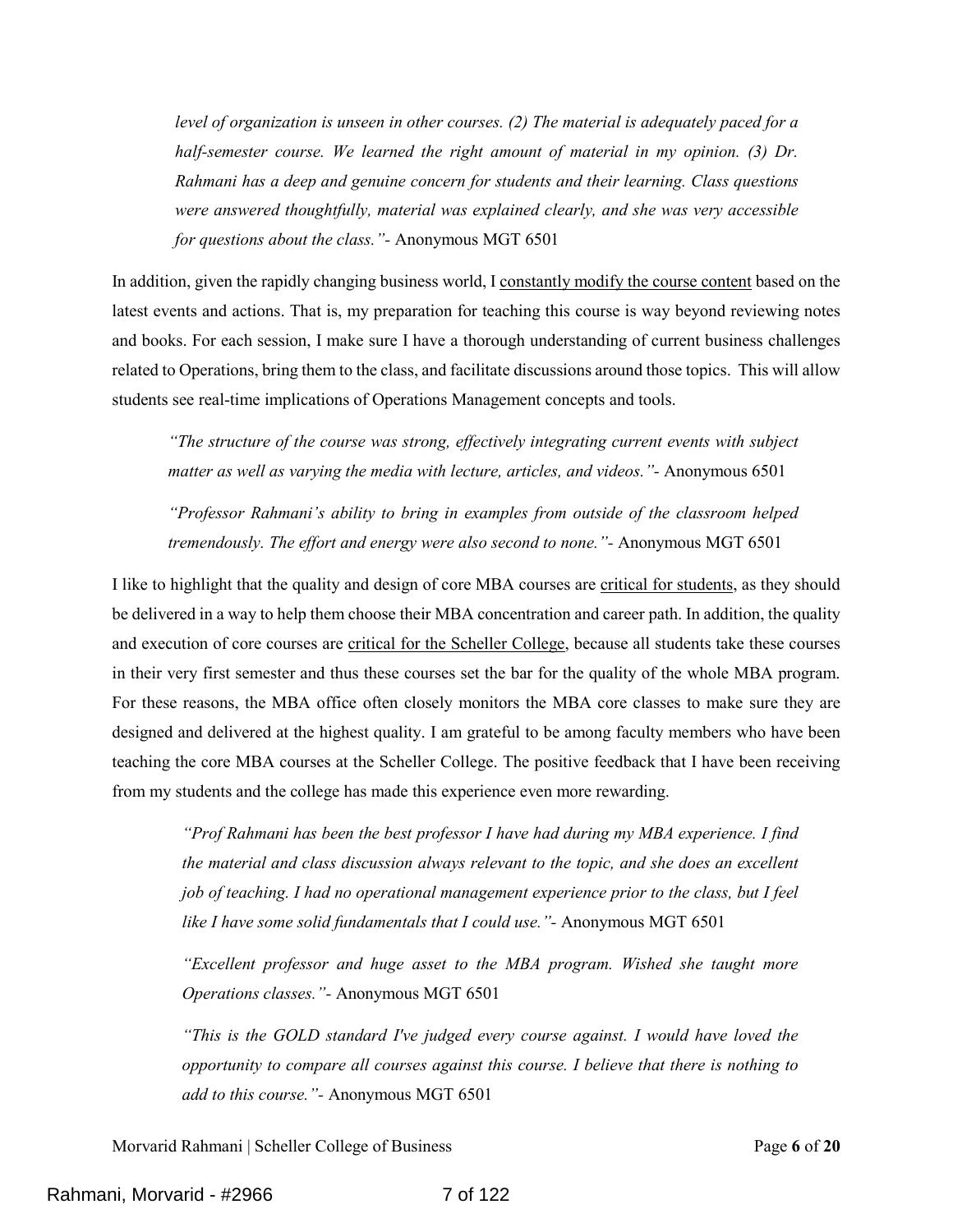#### **Course Design and Development:**

I **totally redesigned** the MBA course in summer 2015 (i.e., changed evaluation components, assignments, and readings), and since then, my evaluation scores (overall effectiveness) have been consistently above 4.5/5 with a median of 4.8/5 (see details in Table 1 on page 9).

Class participation and engagement are very important in MBA courses and often account for 10%-30% of students' grades. In order to **enhance my students' engagement and participation**, I leverage technology to create an environment where students can freely share their views and experiences. For that, I have incorporated videos, simulation games, and assignments on ForClass (a teaching platform) to my curriculum. In order to evaluate the effectiveness of these changes, each semester, I conduct **a mid-term survey** and specifically ask students about the effectiveness of such additions to the course. In total, 90% of students in my 16 sections (i.e., 439 out of 488) responded "Yes" to the question "Has the use of the videos, online platform, and real world examples enhanced your class participation and engagement?" Table 1 (on page 9) summarizes the statistics in each section. It is clear from the data that these changes have been very effective in boosting my students' participation and engagement. In addition, the CIOS comments that I have received from students about my course design were very positive and encouraging (see details on pages 10-11).

*"Really enjoyed the use of ForClass to facilitate class discussion and the use of videos/articles that demonstrated the relevance of the topics that we were covering."-* Anonymous MGT 6501

In addition, in order to stimulate my students' interests to the topics of operations management and help them apply the concepts in real-world situations, I have added the following three features to my courses: (i) **Students index cards:** I collect some background information from my students (i.e., educational background, years of work experience, and their prior or existing job). I review information from students' index cards, call on some students during class discussion, and guide them to make connections between their workplace and the topic of discussion. (ii) **Videos, news articles, and simulation games**: To give a broader view of the field to my students, I have chosen variety of videos from real-life examples, latest news articles, and simulations in various industries to illustrate the broad applications of Operations Management. (iii) **Personal reflection**: In order for students to be able to connect some of the concepts I cover in my course to real world situation, I have added the Personal Reflection assignment to my syllabus, for which students submit a 2-page write-up describing how one of the concepts from the course could have helped them in their previous job, or can help them in their current or future job. Many of my students have shared with me that they found this assignment as being one of the best aspects of the course.

Morvarid Rahmani | Scheller College of Business Page **7** of **20**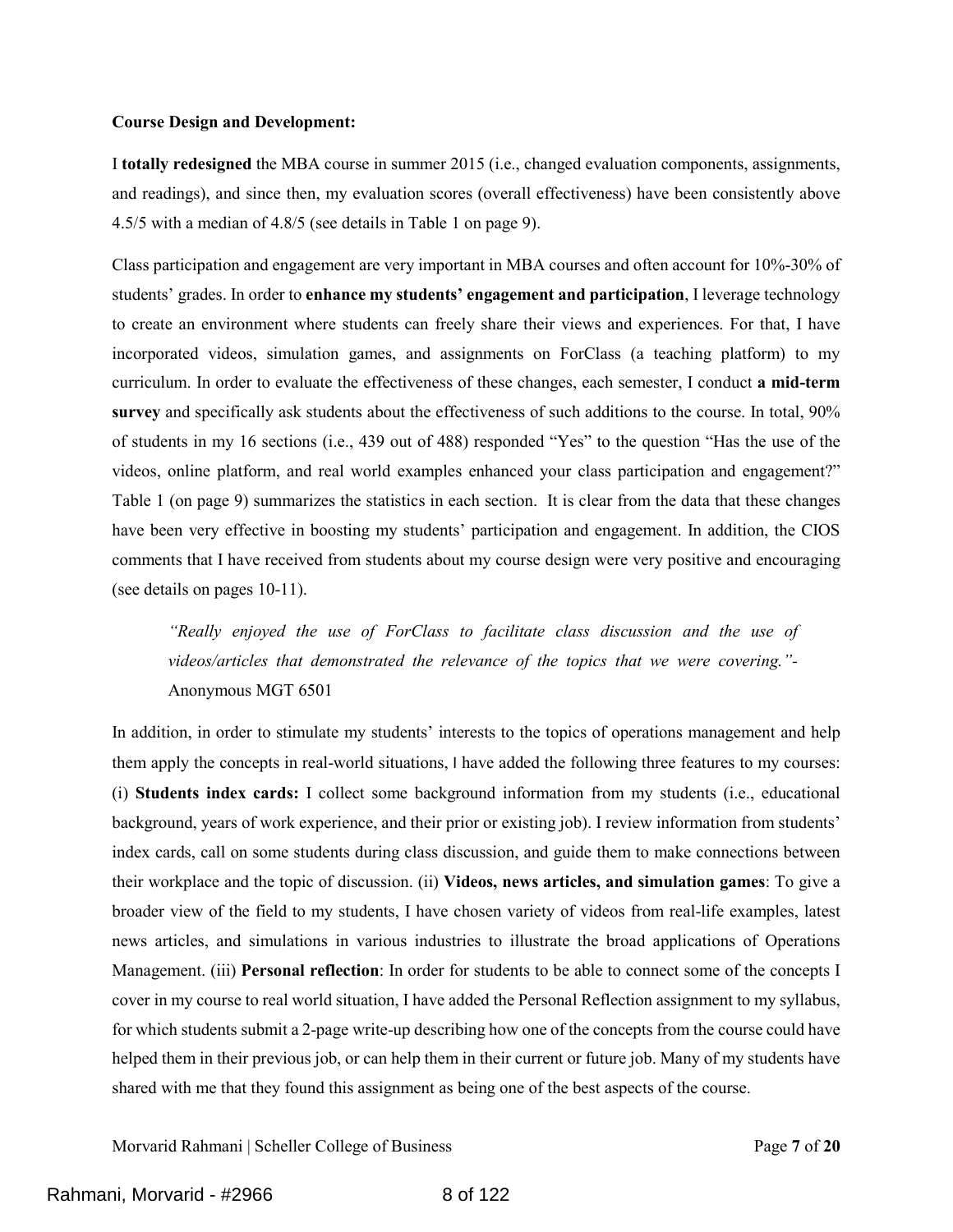*"Professor Rahmani approached instruction through varied techniques, including videos, case studies, class discussion, word problems and simulations. Being exposed to the material through these varied approaches really helped to be able to describe the concepts and apply them."-* Anonymous MGT 6501

#### **Other Teaching and Learning Initiatives:**

I have been a representative of Georgia Tech at the Deloitte Supply Chain roundtables in 2016 and 2017, where the driving question was, "How can MBA programs and businesses better address the gender gap in Supply Chain?" Deloitte consulting, which is one of premier recruiters of business graduates, has realized a distinct decrease in the percentage of women employees in their supply chain unit (consisting of more than 1200 employees). They have been concerned about the fact that diversity in the pool of applicants for Operations and Supply Chain positions is getting worse year after year. Accordingly, we have started several initiatives at the Scheller College of business to help with this concern. For instance, I have served as a panelist in several sessions organized by the Deloitte consulting group for the Scheller College MBA students. In addition, I have incorporated a diverse set of activities to my curriculum to stimulate my students' interests to the topics, and help them with their career choices.

*"Professor Rahmani has been an excellent mentor and guide when it comes to career counseling and coaching. I have approached her several times in order to prep for interviews, ask questions about careers in operations and to ask for help when writing my resume. Every single of those times I have left her office feeling confident and with enormous support from her behalf." – Carolina Gomez MGT 6501*

My other teaching and mentoring activities include the following: (i) I have developed (from scratch) and taught a doctoral level **seminar to Ph.D.** students, focused on "Managing Innovation and New Product Development" for which I received an evaluation scores of **5/5**. The syllabus includes a combination of topics and recent studies on innovation (e.g., idea generation, team and collaboration, contracting of innovative projects, etc.) as well as a term research project, (ii) I was the **faculty advisor** to the Scheller College MBA team that participated in the Deloitte Supply Chain Challenge in spring 2016, where they won **first place nation-wide**, (iii) I was a faculty advisor (one of four) of Georgia Tech Eco-Marathon Organization (consisted of 18 undergraduate engineering students) that participated in 2017 Shell Eco-Marathon challenge, and (iv) I have **advised a Ph.D. student**, Priyank Arora (who is now an Assistant Professor at University of Massachusetts Amherst), on his dissertation research paper, and served on three PhD dissertation committees: Narendra Singh (College of Business), Priyank Arora (College of Business), and Ethan Minier (College of Engineering).

Morvarid Rahmani | Scheller College of Business Page **8** of **20**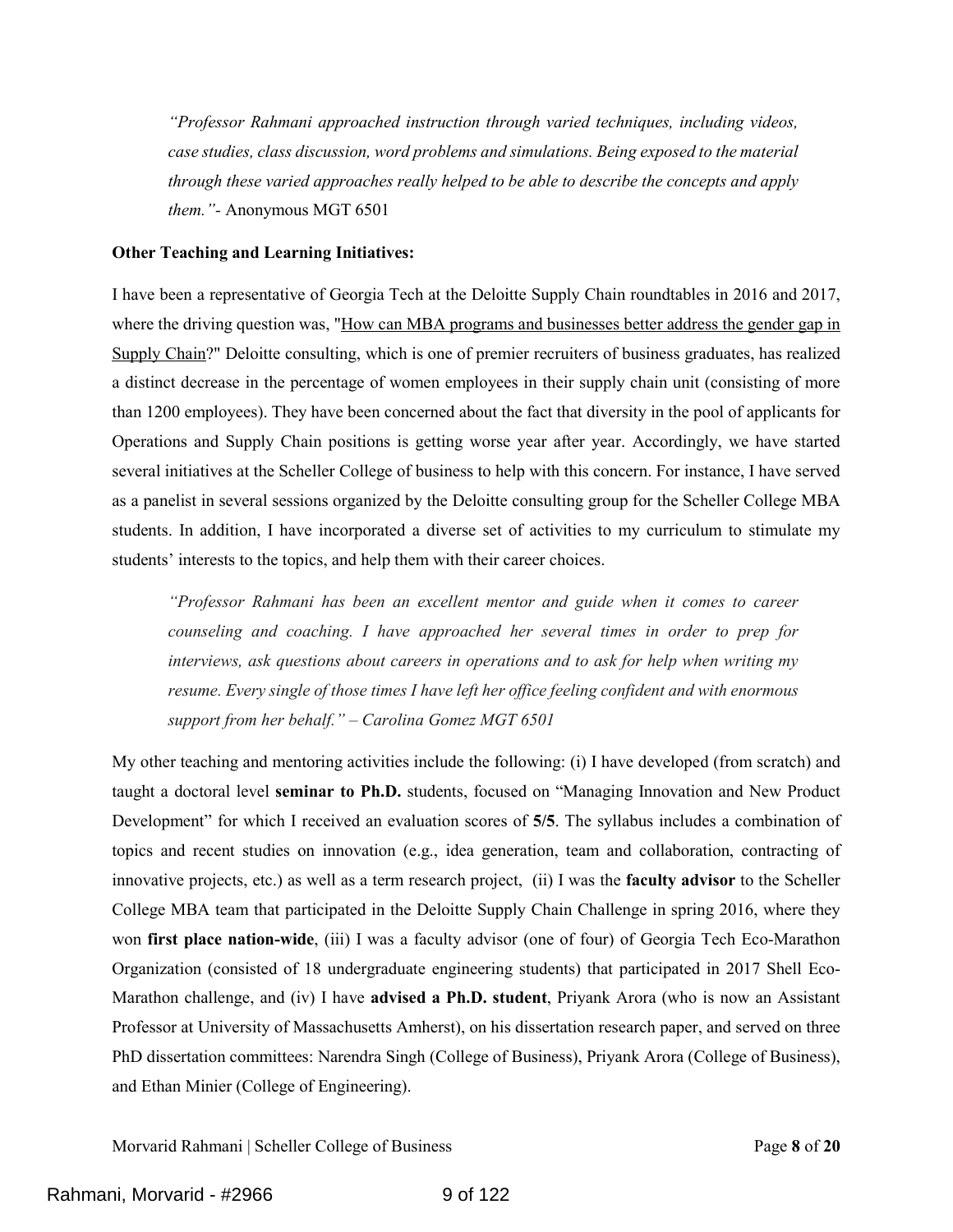## **3. Illustration of Teaching Excellence**

## <span id="page-9-0"></span>**Recent Teaching Awards and Activities:**

Below is the list of teaching awards and recognitions I received in recent years:

- Recipient of the 2017 Brady Family Award for Faculty Teaching Excellence from the Scheller College of Business. This award is nomination-based (open to all ranks) and being offered to only one faculty member at the Scheller College in each academic year.
- Featured in the Georgia Tech Alumni Magazine in summer 2017. Each of Georgia Tech's six colleges nominated one faculty member to share their experience on "how students learn."
- Recognized as a 2016 Georgia Tech Face of Inclusive Excellence by Georgia Tech Institute Diversity for my teaching activities towards promoting diversity and inclusion.
- Invited as a panel speaker of CTL's Engaging Conversation Panel in 2016.
- Admitted to the Georgia Tech Class of 1969 Teaching Fellow (2015) program by the Center for Teaching and Learning

## **Course Instructor Opinion Survey (CIOS) Scores:**

| Table 1 - Results of CIOS and Mid-term Surveys on Teaching Effectiveness |  |  |
|--------------------------------------------------------------------------|--|--|
|--------------------------------------------------------------------------|--|--|

| <b>Semester</b> | <b>Course Number</b> | <b>Class Size</b> | No. of<br>Resp. | <b>Response</b><br>Rate | <b>CIOS Instructor</b><br><b>Effectiveness</b> | "Yes" to<br><b>Midterm Survey</b> |
|-----------------|----------------------|-------------------|-----------------|-------------------------|------------------------------------------------|-----------------------------------|
| Fall 2015       | <b>MGT 6501</b>      | 33                | 31              | 93%                     | 4.9                                            | 82%                               |
| Fall 2015       | <b>MGT 6501</b>      | 33                | 33              | 100%                    | 4.8                                            | 94%                               |
| Summer 2016     | <b>MGT 6501 - EM</b> | 36                | 30              | 83%                     | 4.7                                            | 81%                               |
| Summer 2016     | <b>MGT 6501 - EM</b> | 28                | 26              | 93%                     | 4.7                                            | 71%                               |
| Fall 2016       | <b>MGT 6501</b>      | 40                | 36              | 90%                     | 4.8                                            | 88%                               |
| Fall 2016       | <b>MGT 6501</b>      | 40                | 37              | 92%                     | 4.8                                            | 90%                               |
| Fall 2016       | <b>MGT 6501 - EM</b> | 23                | 19              | 83%                     | 4.8                                            | 87%                               |
| Fall 2016       | <b>MGT 6501 - EM</b> | 25                | 21              | 84%                     | 4.5                                            | 96%                               |
| Fall 2017       | <b>MGT 6501</b>      | 41                | 30              | 73%                     | 4.9                                            | 95%                               |
| Fall 2017       | <b>MGT 6501</b>      | 41                | 36              | 87%                     | 4.8                                            | 90%                               |
| Fall 2017       | <b>MGT 6501 - EM</b> | 20                | 20              | 100%                    | 4.9                                            | 94%                               |
| Fall 2017       | <b>MGT 6501 - EM</b> | 18                | 13              | 72%                     | 4.4                                            | 100%                              |
| Fall 2018       | <b>MGT 6501</b>      | 40                | 40              | 100%                    | 4.9                                            | 85%                               |
| Fall 2018       | <b>MGT 6501</b>      | 40                | 39              | 97%                     | 4.9                                            | 85%                               |
| Fall 2018       | <b>MGT 6501 - EM</b> | 20                | 20              | 100%                    | $\overline{5}$                                 | 100%                              |
| Fall 2018       | <b>MGT 6501 - EM</b> | 13                | 13              | 100%                    | 4.9                                            | 100%                              |

Morvarid Rahmani | Scheller College of Business Page **9** of **20**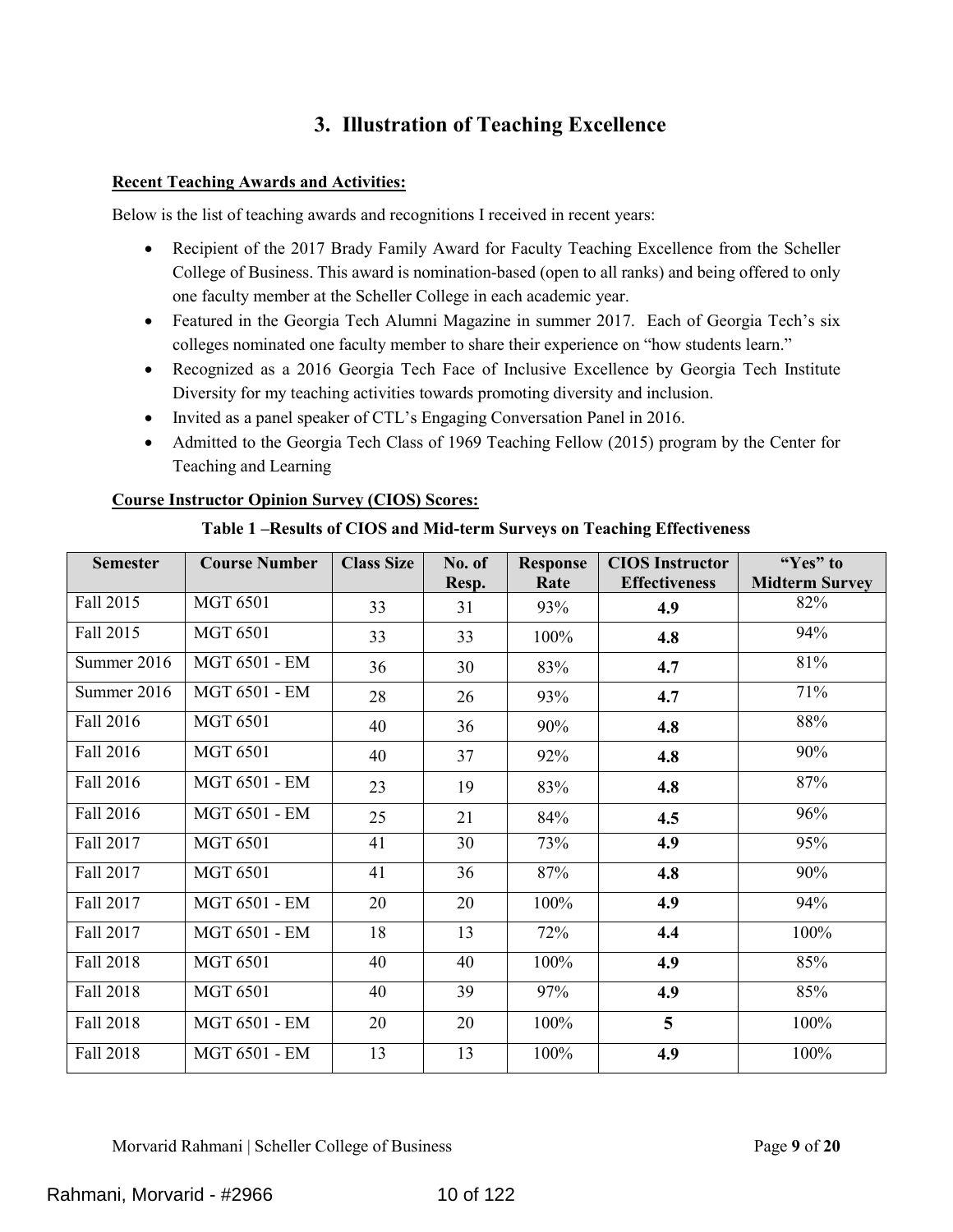## **Examples of Students' Comments on Instructor Effectiveness from CIOS:**

Here are some quotes from fulltime and evening MBAs in my CIOS reports in four categories:

### **Teaching Style and Methodology**

- *Prof Rahmani has been the best professor I have had during my MBA experience. I find the material and class discussion always relevant to the topic, and she does an excellent job of teaching. I had no operational management experience prior to the class, but I feel like I have some solid fundamentals that I could use.*
- *Professor Rahmani is hands-down the best core professor in terms of teaching methodology. She is very thorough, the work-load is well distributed, and she gives off the impression that she would*  consider her job incomplete if one of us (who WANTED TO WORK) finished the course without *understanding the material. A few of our other professors could take a page out of her book.*
- *Dr. Rahmani is an exceptional instructor. She was great at using different methods, such as cases, quizzes, videos, etc. to facilitate learning.*
- *Prof Rahmani is wonderful! She is clearly brilliant and yet manages to pace the course to our speed. She is careful and perfectly organized. I wish more professors structured their courses like her's.*
- *Excellent professor and huge asset to the MBA program. Wished she taught more Operations classes.*
- *Dr. Rahmani is one of the best professors at Scheller for the following reasons: (1) She is extremely well organized. The material for the course was clearly laid out on day one. This level of organization is unseen in other courses. (2) The material is adequately paced for a half-semester course. We learned the right amount of material in my opinion. (3) Dr. Rahmani has a deep and genuine concern for students and their learning. Class questions were answered thoughtfully, material was explained clearly, and she was very accessible for questions about the class.*
- *Excellent professor. One of my favorites. Rahmani's organization, such as readings on T-square, and the pace of this course were the best I've seen so far at Scheller.*
- *Have to say, Prof. Rahman is my favorite prof at Tech! I think other professors should take cue from her in terms of how to structure a class.*

### **Communication and Enthusiasm**

- *Prof Rahmani is one of the best professor's I've ever had. Very enthusiastic and great communicator.*
- *Exceptional Professor- stimulated great interest and discussions. Took feedback very meticulously.*
- *Amazing professor. Very passionate about material. Always a positive attitude. Wants students to succeed. Clearly explains concepts.*
- One of the nicest and most understanding professors I've had. Also very knowledgeable about the *subject matter.*
- *Prof Rahmani's clear passion for the subject matter made me more interested in paying attention. I've never been one who really grasps operations, but every so often we'd hit on a topic, or look at it from a new perspective, that made me want to learn more for the first time.*
- *Very passionate about the subject. Great leading of class discussion and understanding.*
- *Positive attitude and energy in class - made students want to come to class and contribute to discussions.*

Morvarid Rahmani | Scheller College of Business Page **10** of **20**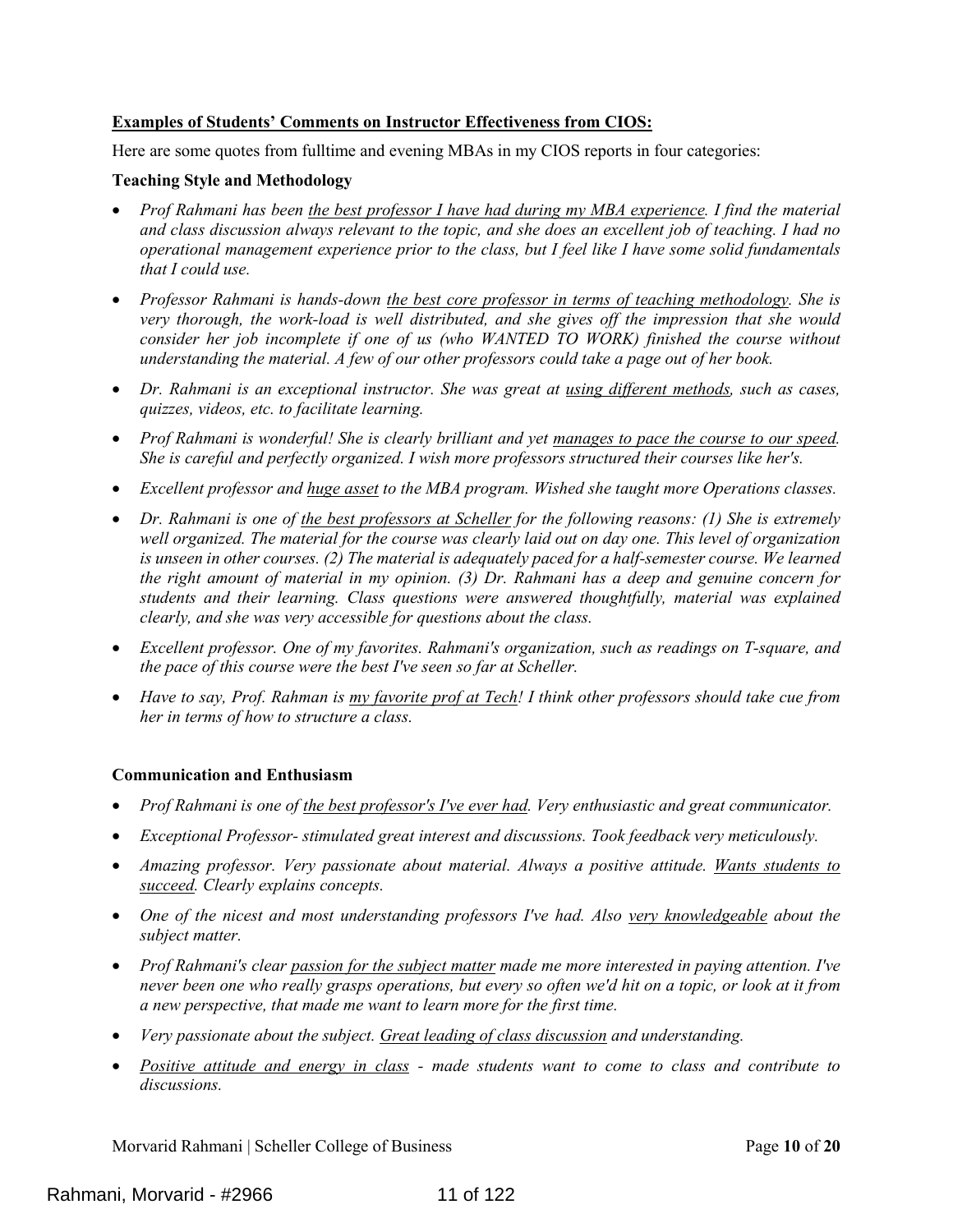### **Care for Students' Learning**

- *I felt like the instructor really cared about us doing well, and she did everything she could so that we could do our best. She is one of my favorite instructors. She is clearly an expert in her field, but also makes it so that everyone can learn the content.*
- *She was one of the most kind and caring professors I have ever had. Clearly cares about the students and is very open to feedback.*
- *One of the most enthusiastic professor I had in the MBA. Really eager to help student.*
- *Dr. Rahmani has an exceptional ability to make complex concepts, such as operations, understandable to those with little experience or knowledge in the area.*
- *Dr. Rahmani has a great gift in explaining complicated concepts in an easily understandable format. She also makes the class light and fun during discussions.*
- *Extremely clear expectations, and no surprises whatsoever. She also clearly wanted us ALL to succeed and worked very hard to ensure we had all the tools she could give us to do so.*
- *Rahmani made this topic very interesting and accessible, especially for those of us with no ops experience.*
- *She engaged the class in a way that not many professors can. She made sure the class was interactive, interesting, and stimulating.*

## **Course Design and Content**

- *This is the GOLD standard I've judged every course against. I would have loved the opportunity to compare all courses against this course. I believe that there is nothing to add to this course.*
- *Enjoyed the personal reflection as a chance to use class concepts in everyday life.*
- *Really liked the teaching style. Regular quizzes, ForClass questions everything was very helpful in learning many concepts in a short duration.*
- *I thought this was the best run class for the short semesters. . . I really enjoyed the real-life examples through the youtube videos and short articles. I would definitely keep them in the course schedule.*
- *The professor approached instruction through varied techniques, including videos, case studies, class*  discussion, word problems and simulations. Being exposed to the material through these varied *approaches really helped to be able to describe the concepts and apply them.*
- *Able to clearly communicate complex material. The professor's ability to bring in examples from outside of the classroom helped tremendously. The effort and energy were also second to none.*
- *Really enjoyed the use of ForClass to facilitate class discussion and the use of videos/articles that demonstrated the relevance of the topics that we were covering.*
- *Really enjoyed this course and Professor Rahmani's teaching style, as well as her quick implementation for improvement after frequent feedback requests. Liked utilizing the ForClass.*
- *I loved the set-up of the course and how the assignments & quizzes were organized to make sure we were really understanding the material and keeping up.*
- The structure of the course was strong, effectively *integrating current events* with subject matter as well *as varying the media with lecture, articles, and videos.*

Morvarid Rahmani | Scheller College of Business Page **11** of **20**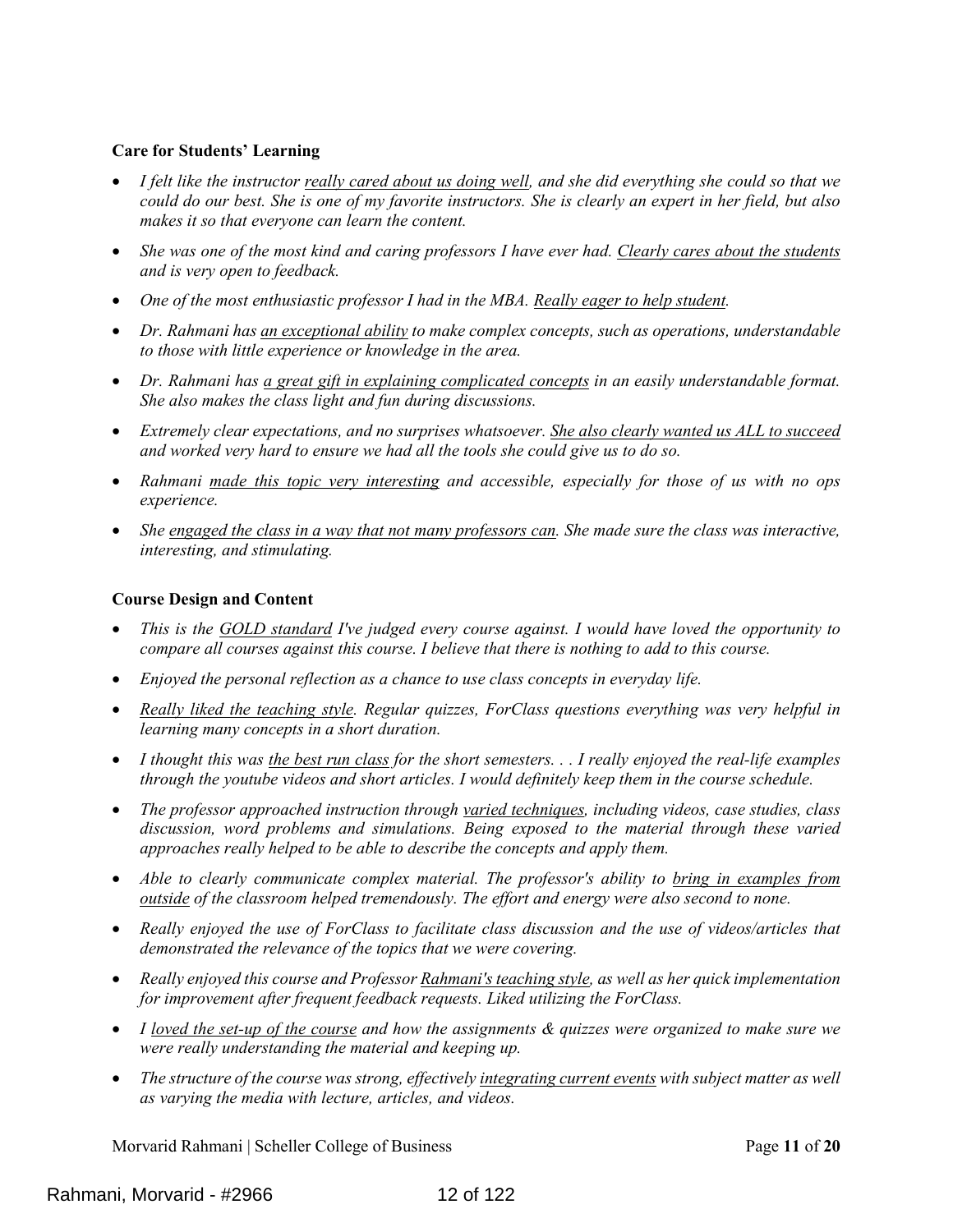# **4. Letters of Support**

<span id="page-12-1"></span><span id="page-12-0"></span>**4.1.**Atalay Atasu, Dunn Family Endowed Professor and Area Coordinator at the Scheller College of Business

This page is intentionally left blank. Please see the next page.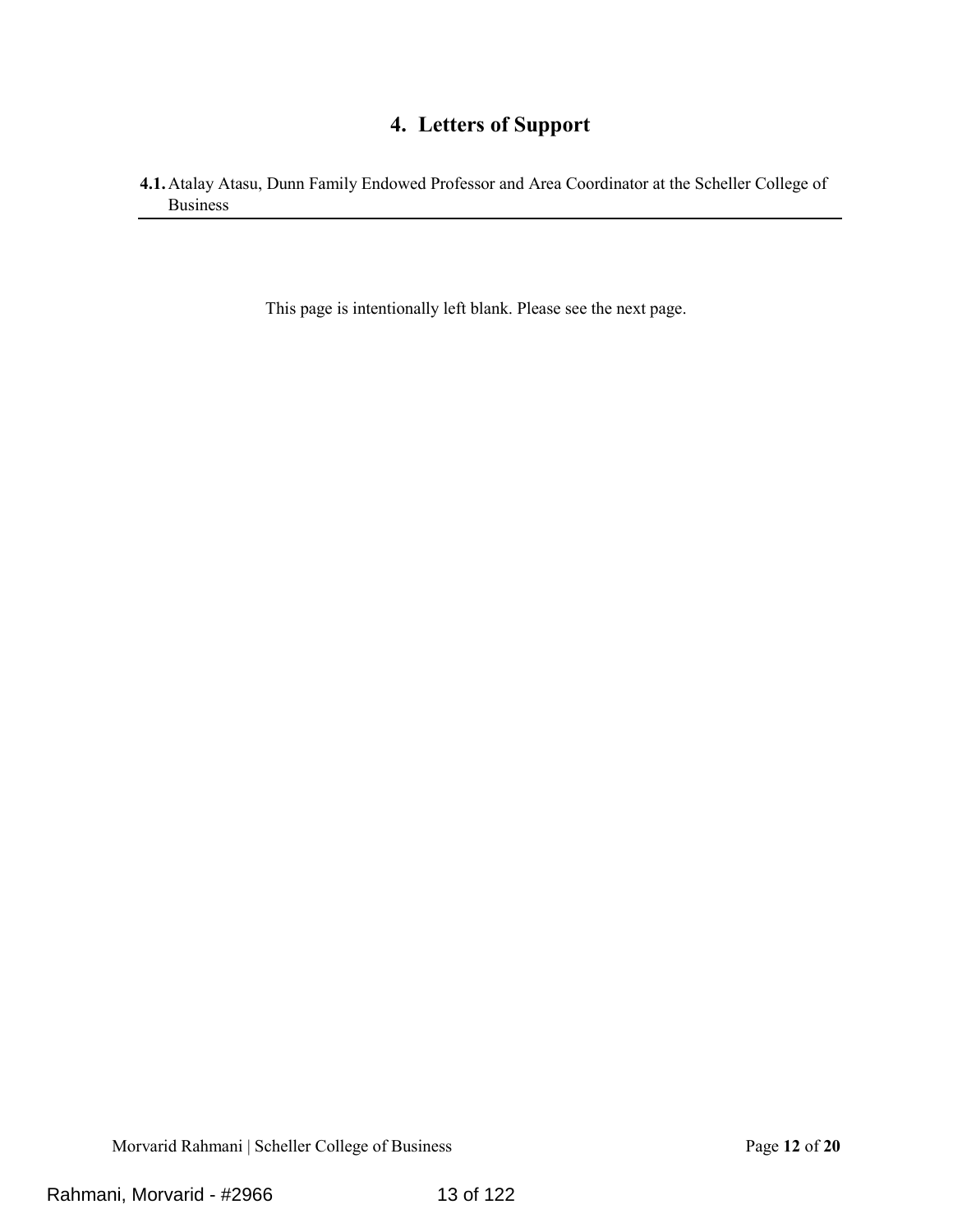#### **Georgia Ernest Scheller Jr. Tech** *N* College of Business

24/1/2019

Dear CTL/BP Junior Faculty Teaching Excellence Award committee members,

It is my distinct pleasure to write this letter of support for Dr. Morvarid Rahmani's nomination for the CTL/BP Junior Faculty Teaching Excellence Award. Dr. Rahmani's teaching achievements and popularity at Georgia Tech are clear in the documentation of her own record, as well as in the Senior Associate Dean Thompson's support letter and the student testimonials provided in her nomination package. I therefore would like to provide a somewhat personal perspective on why I consider her a unique and stellar professor. In my opinion, there are three qualities that stand Dr. Rahmani apart:

First, Dr. Rahmani is a confident academic. Case in point is her willingness to take on a core MBA class as an assistant professor as soon as she joined the Scheller College. Teaching core classes in an MBA program is challenging for a particular reason. Our student body at Scheller consists of two typical profiles: those that come with a technical/analytical training and those with a social sciences training. Naturally, the strengths and interests of those profiles are quite distinct, and our core courses serve as a means to bring these two profiles as close as possible to a common baseline. Yet, it is very challenging to keep those two profiles engaged and interested in the core curriculum, especially in the context of the highly technical operations management core course. If one pulls the technical content bar lower to accommodate qualitatively skilled individuals, the quants get quickly bored and feel that they do not get much out of the core. If one focuses on more technical materials to accommodate the preferences of the quantitatively skilled individuals, the qualitatively skilled individuals have hard time to keep up. This has been, and still is the main challenge of teaching core operations management core in any business school setting. This was indeed the challenge Dr. Rahmani faced in her first year and she quickly organized her class and adapted a teaching style that was fit to this environment. What she did was impressive. She started individualizing the content to accommodate the two profiles' needs. She offered to meet the qualitatively skilled students outside the class to help them level their knowledge with others. She also started using new technology (ForClass) that would allow all students to prepare for case studies in a way that would match their skills. All these efforts in combination leads to a cohort of students that have a solid and level background in operations management, and it is much more effective to build on this solid foundation in our elective classes. I indeed benefit significantly from Dr. Rahmani's core training in my elective classes. In the end, we all benefit significantly from her efforts; not only our MBA students, but also other professors.

Second, Dr. Rahmani is a persistent innovator. She completely redesigned our core OM course a few years back, when the Scheller College of Business decided to focus core courses to 7 weeks to enable earlier elective exposure for our MBA students. It is clear that redesigning a core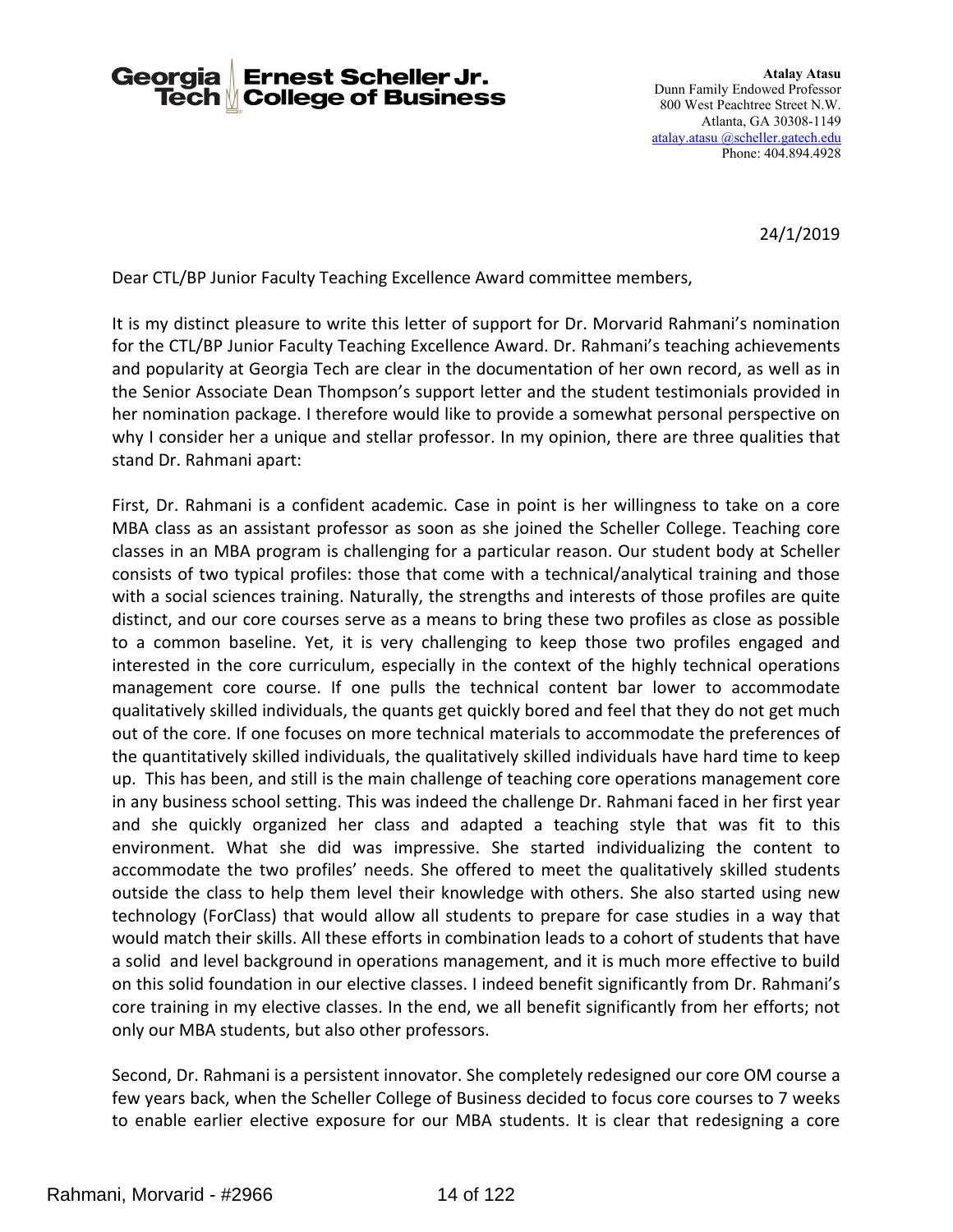course is a challenge for junior faculty. It is indeed a very challenging task for senior faculty with more research and administrative experience. Considering the student background variability I mentioned above, it is even harder to do so for an OM core. Yet, Dr. Rahmani took on this challenge. She designed and continuously improved this intense material for possibly one of the most effective deliveries in the Scheller College. She even found a way to bring her own research into our core curricula to provide our students the newest ideas on managing collaborative innovation from an operations perspective. I have frequently heard our MBA students complain about the challenges they face with intensified core curricula, but never regarding Dr. Rahmani's course. This is clearly driven by her innovative approaches, and her willingness to monitor and improve the course content persistently. It is therefore no surprise that Dr. Rahmani is a student favorite.

Third, Dr. Rahmani's contribution to the quality of student training and life at Scheller goes well beyond the MBA classroom. She has successfully advised a Ph.D student early in her career, and continues to teach a course on innovation specifically for our Ph.D. students. Again, she has successfully developed this course as an early career faculty and I believe our PhD students enjoy her teaching approach as much as our MBA students do. She also advises our MBA students in case competitions, and has even helped them win highly prestigious cases competitions such as that of Deloitte, one of the major strategy consulting companies, wherein we would like our students to take jobs upon graduation. This is a great example of the very best faculty-student interaction we expect from our colleagues.

Overall, Dr. Rahmani is an outstanding professor, who expends immense effort to give our students the best opportunities they can get out of our prestigious MBA program. She is also a great colleague and researcher. We are lucky to have Dr. Rahmani in our faculty to teach and train our students, and I strongly believe she deserves a recognition for these impressive efforts. I wholeheartedly support her nomination for the CTL/BP Junior Faculty Teaching Excellence Award.

Sincerely,

Atalay Atasu Dunn Family Endowed Professor Scheller College of Business Georgia Institute of Technology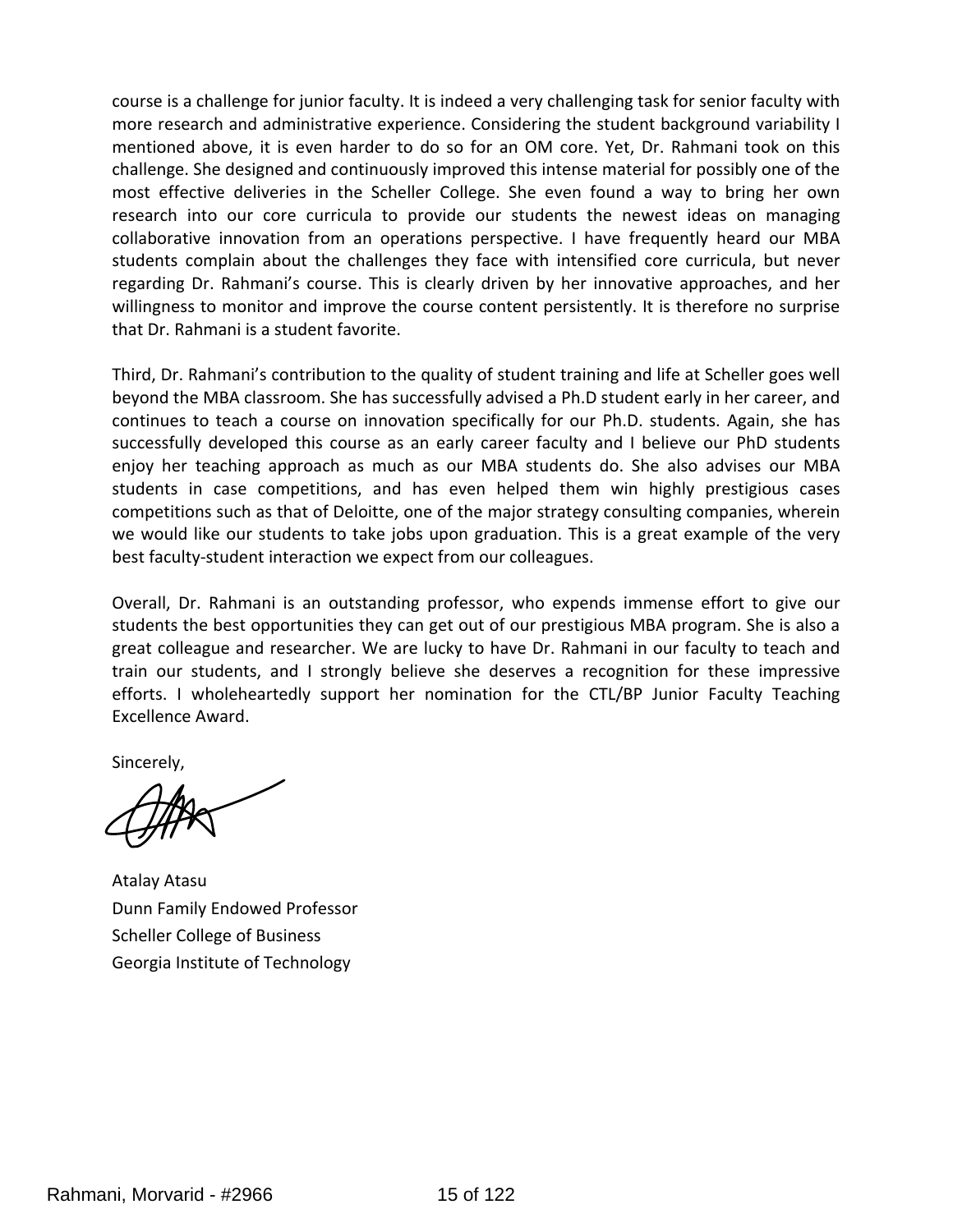16 January 2019

<span id="page-15-0"></span>

| From: | Ian Edelson                                         |
|-------|-----------------------------------------------------|
|       | Scheller College of Business                        |
|       | 800 W. Peachtree Street NW                          |
|       | Atlanta, GA 30308                                   |
| To:   | Katalin Dosa, Carol Sullivan, and Joyce Weinsheimer |
|       | Georgia Tech Center for Teaching and Learning       |
|       | 266 Fourth Street, NW                               |
|       | Atlanta, GA 30332                                   |

Dear Katalin Dosa, Carol Sullivan, Joyce Weinsheimer, and the Center for Teaching and Learning,

This letter emphatically supports Professor Morvarid Rahmani for the 2019 CTL/BP Junior Faculty Teaching Excellence Award. As a core professor, Dr. Rahmani teaches *Operations Management* to full-time and evening MBA candidates at Georgia Tech's Scheller College of Business. Her course was of exceptional quality: readings were compelling, examples were clear and carefully-engineered, and each lesson fit snugly into a well-articulated framework.

Dr. Rahmani's core *Operations Management* course is many students' first exposure to supply chain, a math- and concept-heavy discipline that shines under her superior pedagogy. Her use of miniquizzes is illustrative of her approach. Each key topic is quizzed at the beginning of a subsequent class session, and Dr. Rahmani elicits students' help in walking her through the formulae and solutions immediately after the quiz has been collected. This helps cement the concept and ensures that no student is left behind. Several current MBA students were high school teachers before joining the MBA program; they praise Dr. Rahmani's classroom style as "excellent," and "consistent with the latest research in effective teaching strategies."

I took Dr. Rahmani's Operations Management course as a first semester MBA student and came away with a comprehensive understanding of supply chain fundamentals. This conceptual foundation enabled me to earn an internship with Deloitte's Supply Chain & Network Operations Consulting practice, and later to earn and accept a full-time role as an Operations Manager with Amazon. Dr. Rahmani is not only a credit to Scheller's core curriculum, but also a keen thinker and greatly valued voice in the field of supply chain management. There is no more deserving recipient of the CTL/BP Junior Faculty Teaching Excellence award than Professor Morvarid Rahmani.

Yours truly, Ian Edelson, MBA Candidate 2019

Morvarid Rahmani | Scheller College of Business Page **15** of **20**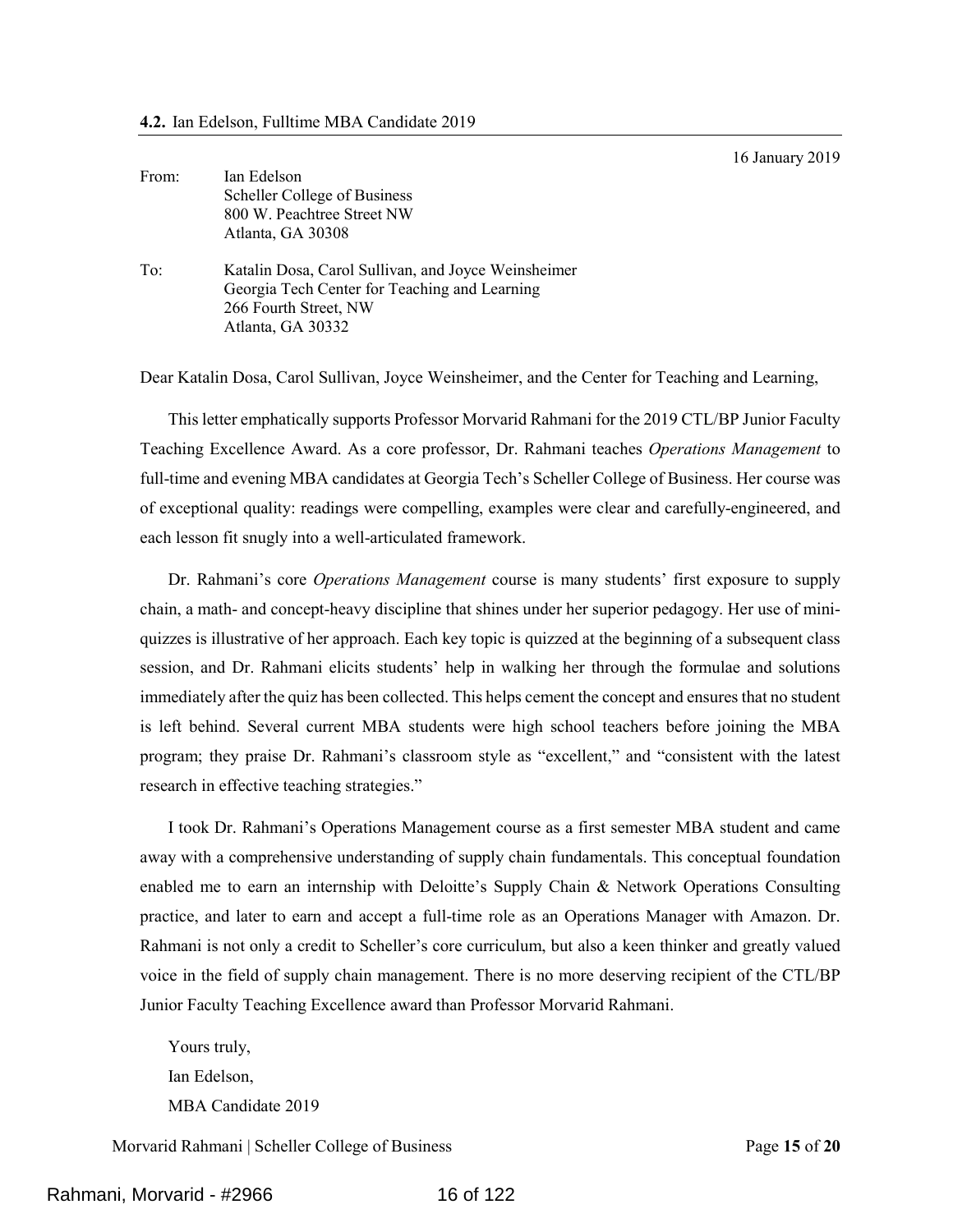January 20, 2019

<span id="page-16-0"></span>

| From: | Daniel Diaz                                                       |
|-------|-------------------------------------------------------------------|
|       | Team Leader, Southern Company                                     |
|       | 62 Lake Mirror Road Bin 50061                                     |
|       | Forest Park, GA 30297                                             |
| To:   | CTL/BP Junior Faculty Teaching Excellence Award Committee Members |
|       | 800 West Peachtree NW                                             |
|       | Atlanta, GA 30308                                                 |

Esteemed committee members of the CTL/BP Junior Faculty Teaching Excellence Award,

It is my distinct pleasure to support the nomination of Dr. Morvarid Rahmani for the CTL/BP Junior Faculty Teaching Excellence Award. I had the opportunity of meeting Dr. Rahmani in her core Operations Management course during my first semester in the Evening MBA program. To state that I was hesitant of the class would be an understatement. Nevertheless, Dr. Rahmani diffused my internal hesitancy through her passion for teaching and learning that very same night.

Throughout my time in her class, I was always impressed how approachable the topics were made by the use of real-life present examples, current newspaper articles (current as in articles posted *days* before class!), and the correlation to her research. Her innovative approach to education via the use of For Class, a fully integrative and cross-platform tool used to exacerbate in-class student interaction, was phenomenal! During the semester, Dr. Rahmani was able to respectfully squeeze the most out of every student in class as well as her office hours. I wholeheartedly believe we are all better students and critical thinkers because of her.

I know Dr. Rahmani is deserving of this award because she took this squared minded electrical engineer set in my ways and expanded my way of thinking beyond belief. She did this by employing each and every one of the criteria for this award and more! Her willingness to ensure all students understood the basis of the material, her conversations with us during our breaks, and her openness to our discussions made the class an incredible experience for all of us. Words escape me when trying to explain the amazing impact Dr. Rahmani has on Scheller's student body. She is clearly deserving of the CTL/BP Junior Faculty Teaching Excellence Award.

Sincerely, Daniel Diaz MBA Candidate, Scheller College of Business

Morvarid Rahmani | Scheller College of Business Page **16** of **20**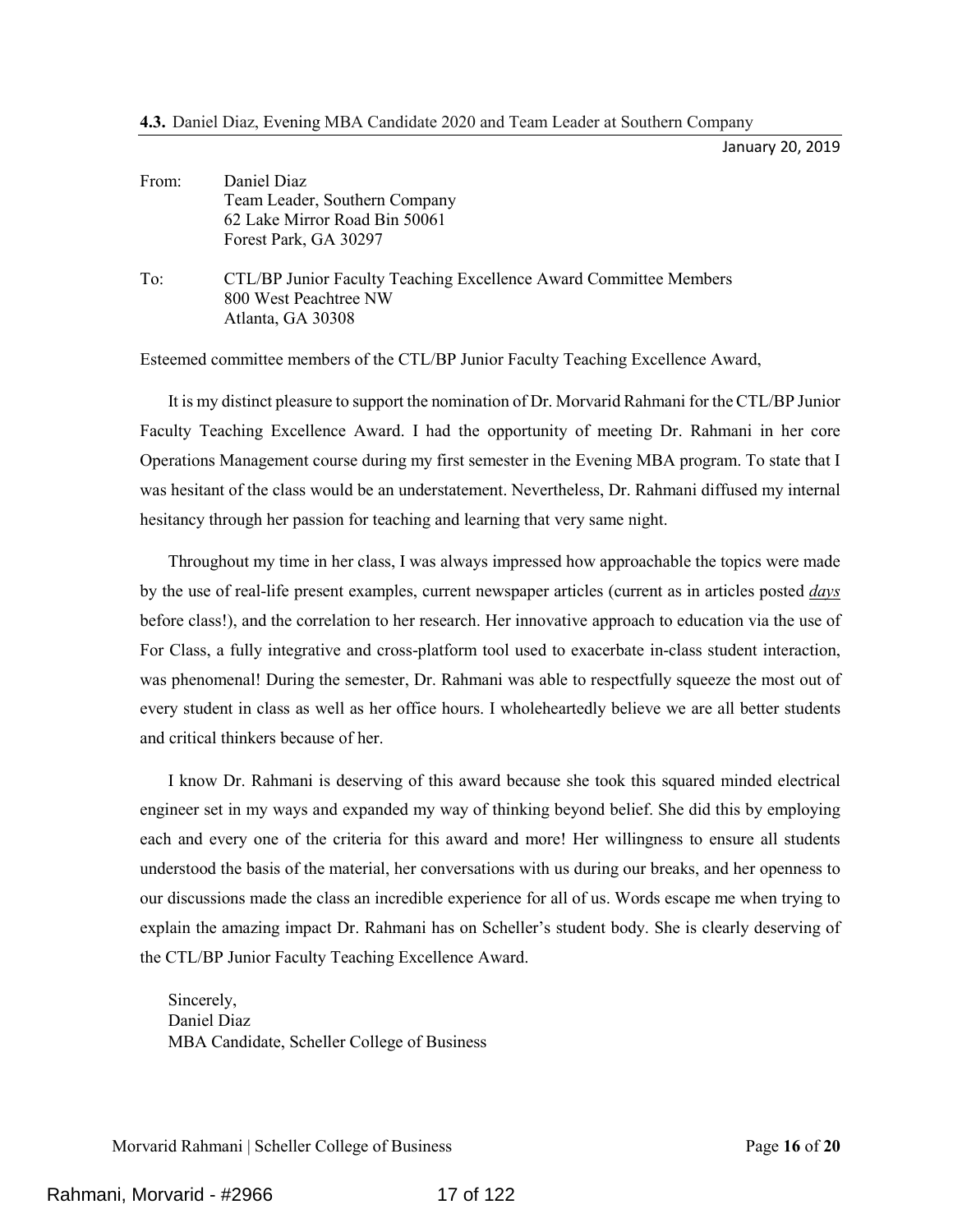<span id="page-17-0"></span>From: Carolina Gomez Senior Global Associate at Flexport 600 Peachtree St NE 25th floor, Atlanta, GA 30308

To: CTL/BP Junior Faculty Teaching Excellence Award Committee Members 800 West Peachtree NW Atlanta, GA 30308

Esteemed Awards Committee,

I am pleased to write this letter of support on behalf of Professor Morvarid Rahmani. I first met Professor Rahmani in my core Operations Management class. Since then I have had the opportunity to interact with professor Rahmani multiple times and can honestly say she has been an inspiration for me to pursue a career in Operations Management. Professor Rahmani has had a positive impact in my decision to pursue a career in operations due to her bright, enthusiastic and hardworking demeanor. The dedication she has to her field and her passion to teaching her students makes her an excellent professional and role model.

Professor Rahmani introduced the concept of ForClass in her Operations Management Class. This platform allowed students to have an interactive take on the regular readings and homework assignments professors typically assign. ForClass was a great way to keep track of readings and become familiar with the topics through questions and videos that were directly related to the topics at hand. The questions assigned through ForClass was a great way for us as students to gauge our understanding of the topics and to see a different perspective on the readings and thus made it a fun way to learn more. Professor Rahmani's take on operations management introduced the concepts to us in a very real and practical way in which it was easy to understand.

My background before MBA is in finance and I had never before been exposed to any operations concepts much less and core operation classes to the detail of Professor Rahmani's class. She quickly made it clear that she was keen on us understanding and made her class an excellent environment and safe space for asking questions and becoming familiar with the topics. Professor Rahmani's class was very impactful in my professional development as she made me aware of the intricacies and the effect that operational choices have in the day to day activities of companies and ultimately on their profit and losses. One of the most memorable activities from that class was the assignment, Personal Reflection, in which Professor Rahmani challenged us to think of operations management in our

Morvarid Rahmani | Scheller College of Business Page **17** of **20**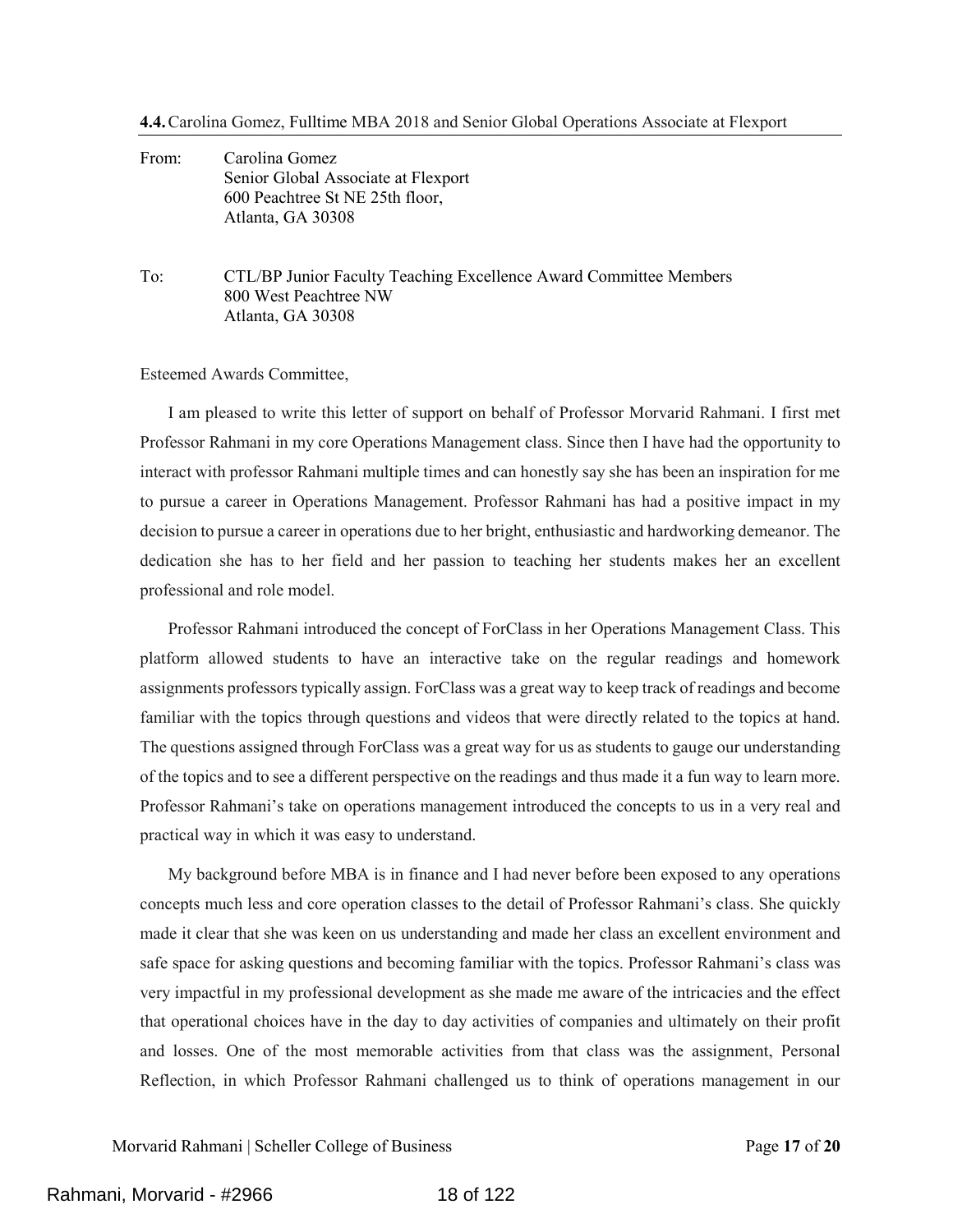previous assignments/jobs/or life in general, essentially stressing the fact that operations permeates every aspect of our lives. This was a turning point for me in which I became convinced that this is what I wanted to pursue.

Additionally, to her remarkable work in the classroom section, Professor Rahmani has been an excellent mentor and guide when it comes to career counseling and coaching. I have approached her several times in order to prep for interviews, ask questions about careers in operations and to ask for help when writing my resume. Every single of those times I have left her office feeling confident and with enormous support from her behalf.

Professor Rahmani is an excellent professor and mentor and I could not be happier to support her for the CTL/BP Junior Faculty Teaching Excellence Award. I recommend her without hesitation and urge you to consider her candidature as an inspiring and strong female role model.

Kind regards, Carolina Gomez [carolina.gomez@gatech.edu](mailto:carolina.gomez@gatech.edu)

Morvarid Rahmani | Scheller College of Business Page **18** of **20**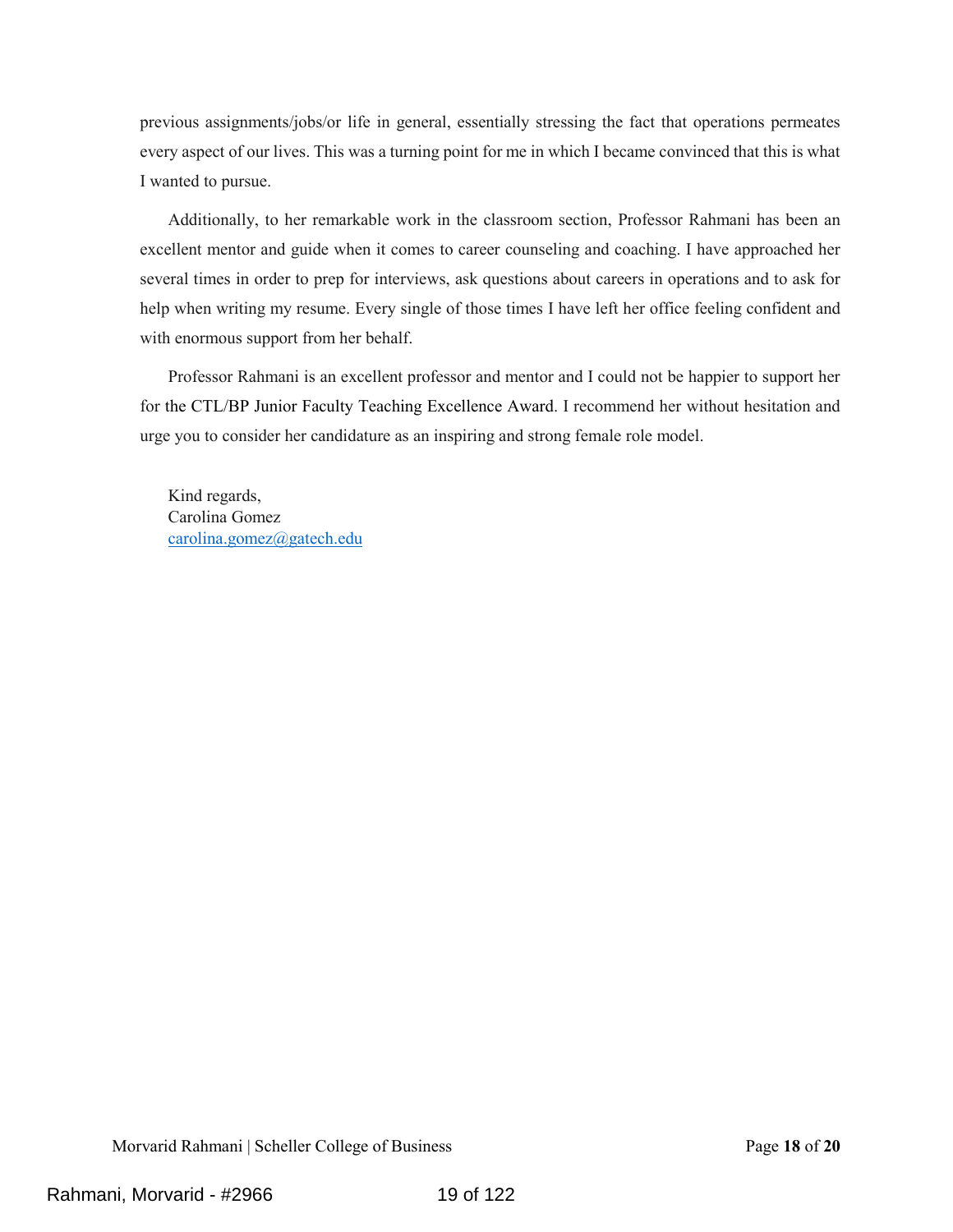January 22, 2019

<span id="page-19-0"></span>

| From: | Vikas Sharma                                                      |
|-------|-------------------------------------------------------------------|
|       | Scheller College of Business                                      |
|       | 800 W. Peachtree Street NW                                        |
|       | Atlanta, GA 30308                                                 |
| To:   | CTL/BP Junior Faculty Teaching Excellence Award Committee Members |
|       | 800 West Peachtree NW                                             |
|       | Atlanta, GA 30308                                                 |

Dear CETL and BP America award selection committee,

As a student and teaching assistant of Professor Morvarid Rahmani, I would like to extend my strong recommendation to Professor Rahmani for the CETL / BP Junior Faculty Teaching Excellence Award.

I joined Professor Rahmani's Operations class in the first semester of my MBA. From the day one it was very apparent that Professor Rahmani comes with a different level of commitment to the class. The thought-provoking questions, ideas and case study discussions catalyzed our learning process. Her simple and to the point teaching style made it very easy for everyone to understand otherwise some very difficult concepts, even for a person like me who had no experience in the operations management.

I never knew how she makes everything so easy to understand until I started working with her as her teaching assistant. As her teaching assistant, I saw her putting all the efforts to bring that learning experience in the class. She constantly seeks feedback from students and acts upon that immediately. Her passion to teach students in a meaningful and life changing way along with her zeal to learn more about the student's experience is commendable.

As her teaching assistant, I have also seen her ensuring that she provides as personalized experience to each student as possible. She systematically gives each students the opportunity to speak and contribute in the class even to students who may not be the brightest in the class. She always ensures that she is in direct contact with students and ask them to email her directly for any concern. In some cases, I have also seen her emailing to the students to check in if everything is going fine with them.

Professor Rahmani's subtle but consistent use of videos, short quizzes, online platform (ForClass), her prompt feedback on assignments, and her unique teaching methodology greatly enhance students' learning experience. She also introduces relevant elective courses at an early stage to help us make

Morvarid Rahmani | Scheller College of Business Page **19** of **20**